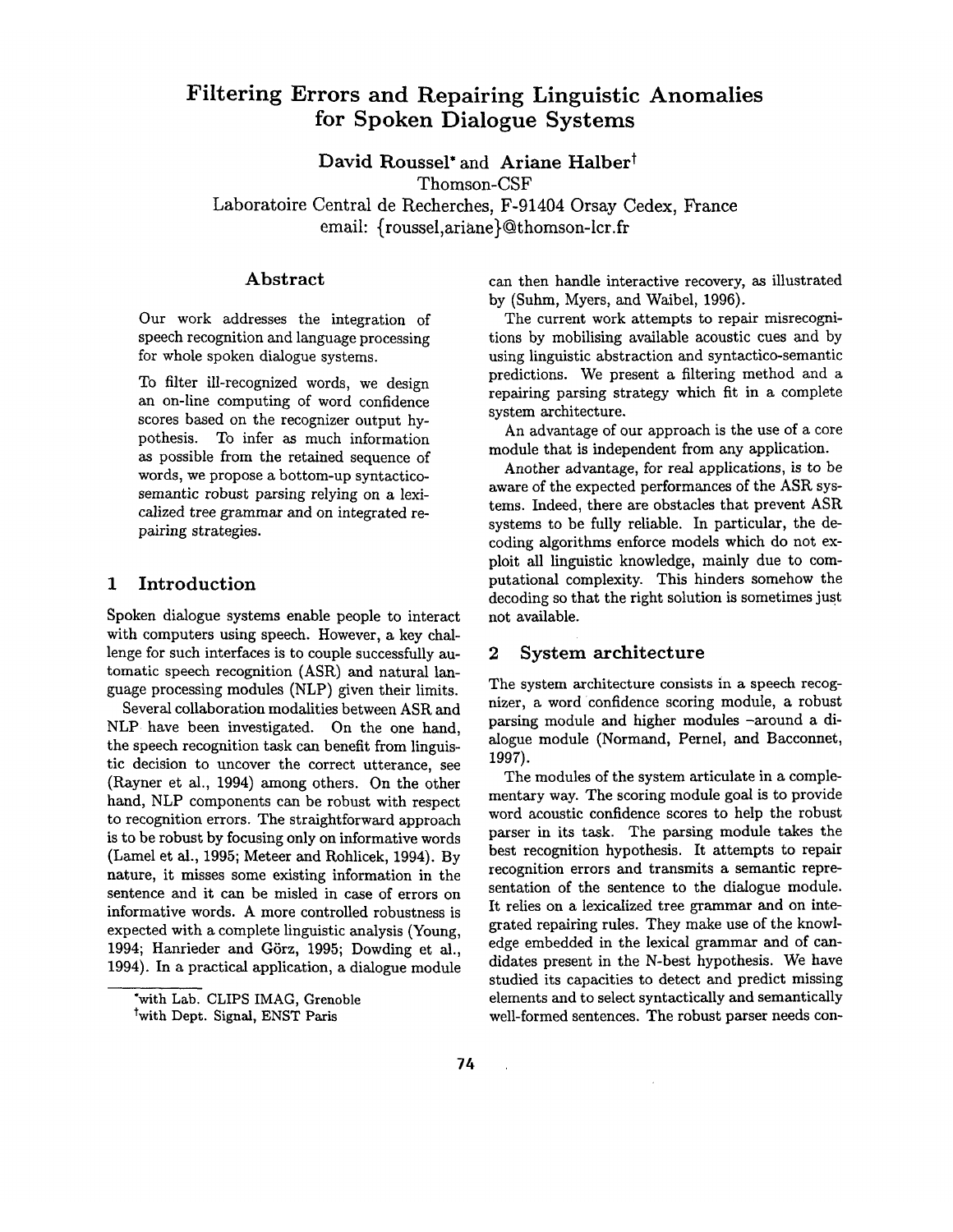fidence scoring module to point out inserted and substituted elements.

The words identified as inserted or as substituted are marked but the decision is laid upon the robust parsing or subsequent linguistic processes. Moreover, falsely rejected words can give rise to deletion repairing procedures. The robust parsing strategy applies syntactic and semantic well-formedness constraints. It derives the meaning of the sentence out of available elements and furthermore predicts the missing elements required to meet the constraints. Whatever the case, initially well-formed sentence or not, the parsing produces a usable analysis for the higher layers to perform the final interpretation or to trigger a repairing dialogue.

# 3 Word Errors Filtering

Inserted and substituted elements are a major problem as they are a source of misunderstanding. If not treated early on in a spoken dialogue system, they weaken the dialogue interaction, caught between running the risk of confusing the user with irrelevant interactions or annoying the user with repetitive confirmation checks.

As parsing is not always able to reject illrecognized sentences, especially when they remain well-formed, cross-checking is required between acoustic and linguistic information. Our method is to isolate errors according to a scoring criterion and then transmit to the parsing suspected elements with the alternative acoustic candidates. They can be reactivated by the parsing if necessary, to achieve a complete analysis.

#### 3.1 Scoring Method

A way to get a scoring criterion is to attribute a recognition confidence score to each word in the best sentence hypothesis.

A confidence score relates to the word being rightly recognized and not only to the word being acoustically close to an acoustic reference. It normally depends on the recognizer behaviour, the language to be recognized, and the application. For example (Rivlin, 1995) sees it as a normalisation of the phonemes acoustic scores and derives an exact estimation from a recognition corpus. We propose here a simple on-line computing of the word confidence score. It is not an exact measure but it has minimal knowledge requirements. The scoring relies on the observation of concurrent hypothesis of the recognizer and their associated acoustic scores. We have tested it with the N-best sentence hypothesis but lattice and word graph could be investigated further.

An initial score for each word in the best sentence is taken either from the word acoustic score or from the sentence score, distributed uniformly on the words. The score we have used here is the global sentence acoustic score. This initial word score is reevaluated on the basis of concordances between the different recognition hypothesis. The major parameter for score estimation is the alignment between the word in the best hypothesis and the words in the other hypothesis. In our case this alignment is achieved by a dynamic programming method  $<sup>1</sup>$ .</sup>

For each N-best, an alignment value is defined from the words alignment. It disfavours especially the recidivist occurrences of a word candidate. Let  $w_i$  be the *i*<sup>th</sup> word in the best hypothesis, the alignment value at rank n is:

$$
Al_n(w_i) = \begin{cases} 1 & \text{when } w_i \text{ is aligned with itself} \\ -1 & \text{when } w_i \text{ is not aligned} \\ -r & \text{when } w_i \text{ is aligned for the } r^{th} \\ \text{time with a given word} \end{cases}
$$
(1)

The re-evaluation of a word score will derive from this word alignment value.

Each N-best gives rise to a re-evaluation of the current word score. This re-evaluation decomposes into two factors, a re-scoring potential  $V$  and a rescoring amplitude  $\Delta S$ . Let  $S_n(w_i)$  be the score of the word  $w_i$  having observed N-best hypothesis up to rank n:

$$
S_n(w_i) = S_{n-1}(w_i) + V_n(w_i) \Delta S_n \tag{2}
$$

Where  $V_n(w_i)$  is the potential for rescoring the word  $w_i$  according to hypothesis  $H_n$  -the sentence hypothesis at rank n and  $\Delta S_n$  is the rescoring amplitude at rank n.

The first factor of the re-evaluation is the potential, defined in equation 3. It is based on the alignments and indicates the type of increase or decrease that a word deserves. A context effect is introduced in the potential in the form of penalties and bonus which are proportional to the direct neighbouts alignment values (see equation 4), so that:

$$
V_n(w_i) = Al_n(w_i) + \sum_{j \neq i} \delta Al_n(w_j, w_i) \qquad (3)
$$

$$
\delta Al_n(w_j, w_i) = \begin{cases} \alpha^+ Al_n(w_j) & \text{if } Al_n(w_j) > 0\\ \alpha^- Al_n(w_j) & \text{if } Al_n(w_j) < 0 \end{cases}
$$
(4)

<sup>1</sup>As no additional phonetic or temporal information is used to do the alignment, there might be seldom cases of bad alignment. The problem should not arise with lattice or word graph as they keep temporal information.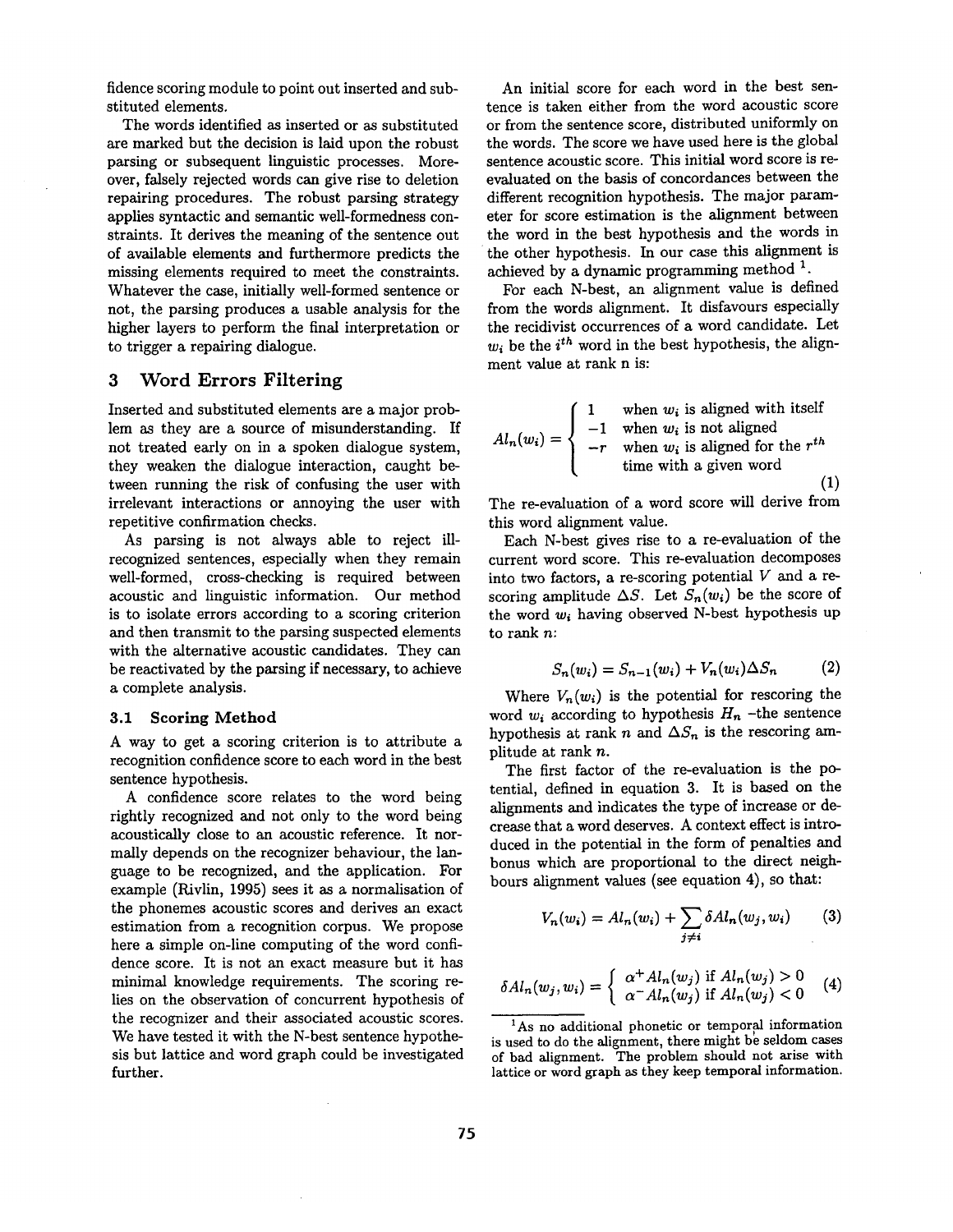Where  $Al_n(w_i)$  is the alignment value of word  $w_i$ between the first-best hypothesis  $H_1$  and the N-best hypothesis  $H_n$ .  $\delta A l_n(w_j, w_i)$  is the context effect of word  $w_j$  on word  $w_i$  (equation 4). Practically this is either a positive contribution if  $w_j$  is well aligned or a negative contribution if  $w_j$  is badly aligned. We consider context effect only from the immediate neighbours.

The second factor of the re-evaluation is the amplitude (cf. equation 2). The amplitude is the same for every word at a given rank. It is based on the *n th* hypothesis score and the rank so that the amplitude decreases with the rank and with the relative score difference between  $H_1$  and  $H_n$ . It expresses the rescoring power of hypothesis  $H_n$  and is calculated iteratively as:

$$
\Delta S_n = \Delta S_{n-1} (1 - \frac{S(H_1) - S(H_n)}{|S(H_1)|} - \mu) \tag{5}
$$

Where  $\mu$  is a linear slope that ensures a minimal decrease.  $S(H_n)$  is the global acoustic score of the hypothesis  $H_n$ .

The scoring stops in the case of the amplitude reaching zero. Fig 1 and 2 show evolution of the word score across N-best re-evaluation.

#### 3.2 Filtering application

Once the word confidence scores are available, the filtering still needs a threshold to point out wouldbe errors. It is set on-line as the maximum score that different typical cases of words to be eliminated could reach. It is computed in the same time as word confidence scores. We consider the worst case score of several empirical cases independent from the two recognizer we tested. One of those cases is a word that would be not-aligned 80% of the time and always surrounded by aligned neighbours.

When the suspect words have been spotted, it remains to be decided whether they are substitutions or insertions. We distinguish them thanks to segmental cues and to local word variations between competitive hypothesis. Practically, the alignments previously calculated are scanned ; if the two bordering neighbours of a word w are once adjacent and well aligned in an hypothesis,  $w$  is marked as an insertion.

#### 3.3 Evaluation

We have tested the word scoring module, with the incorporated filtering, on errors produced by two existing ASR systems from SRI and Cambridge University. The former, Nuance Communication recognizer system is constrained by a Context Free Grammar.

|                  |  | uttered: DO YOU HAVE SOME RED ARMCHAIRS |
|------------------|--|-----------------------------------------|
| H1:              |  | DO YOU HAVE TWO RED COMPUTERS           |
| H <sub>2</sub> : |  | DO YOU HAVE TWO RED ARMCHAIRS           |
| H3:              |  | DO YOU HAVE THOSE RED COMPUTERS         |
| H4:              |  | DO YOU HAVE THE RED COMPUTERS           |
| <b>H5:</b>       |  | DO YOU HAVE THOSE RED ARMCHAIRS         |
| H6:              |  | DO YOU HAVE THE RED ARMCHAIRS           |
| H7:              |  | DO YOU HAVE SOME RED COMPUTERS          |
|                  |  |                                         |

Table 1: N-best hypothesis for the sentence "do you have some red armchairs"



Figure 1: word scores across N-best ranks for the best hypothesis "do you have two red computers"

The latter, Abbot, uses an n-gram model (backed off trigram model)  $^{2}$ .

The application domain is taken from the COVEN <sup>3</sup> project (Normand and Tromp, 1996), described on *http://chinon.thomson-csf.fr/coven/.* COVEN (COllaborative Virtual ENvironments) addresses the technical and design-level requirements of Virtual-based multi-participant collaborative activities in professional and citizen-oriented domains. Among the grounding testbed applications, an interior design application is being developed, which provides the background of the work described in this article. A typical interior design scenario deals with composition of pieces of furniture, equipment and decoration in an office room by several partici-

 $2^2$ The training corpus for the trigram was generated artificially by the context free grammar of the first recognizer mentioned. 15% of the testset is out of the Nuance Context Free Grammar. The sampling rate of acoustic models are 8 kHz for Nuance and 16 kHz for Abbot. The Nuance communication recognizer system exploits phonemes in context. Abbot uses a neural network to model standard phonemes.

<sup>3</sup>COVEN is a European project of the ACTS Programme (Advanced Communications Technologies and Services).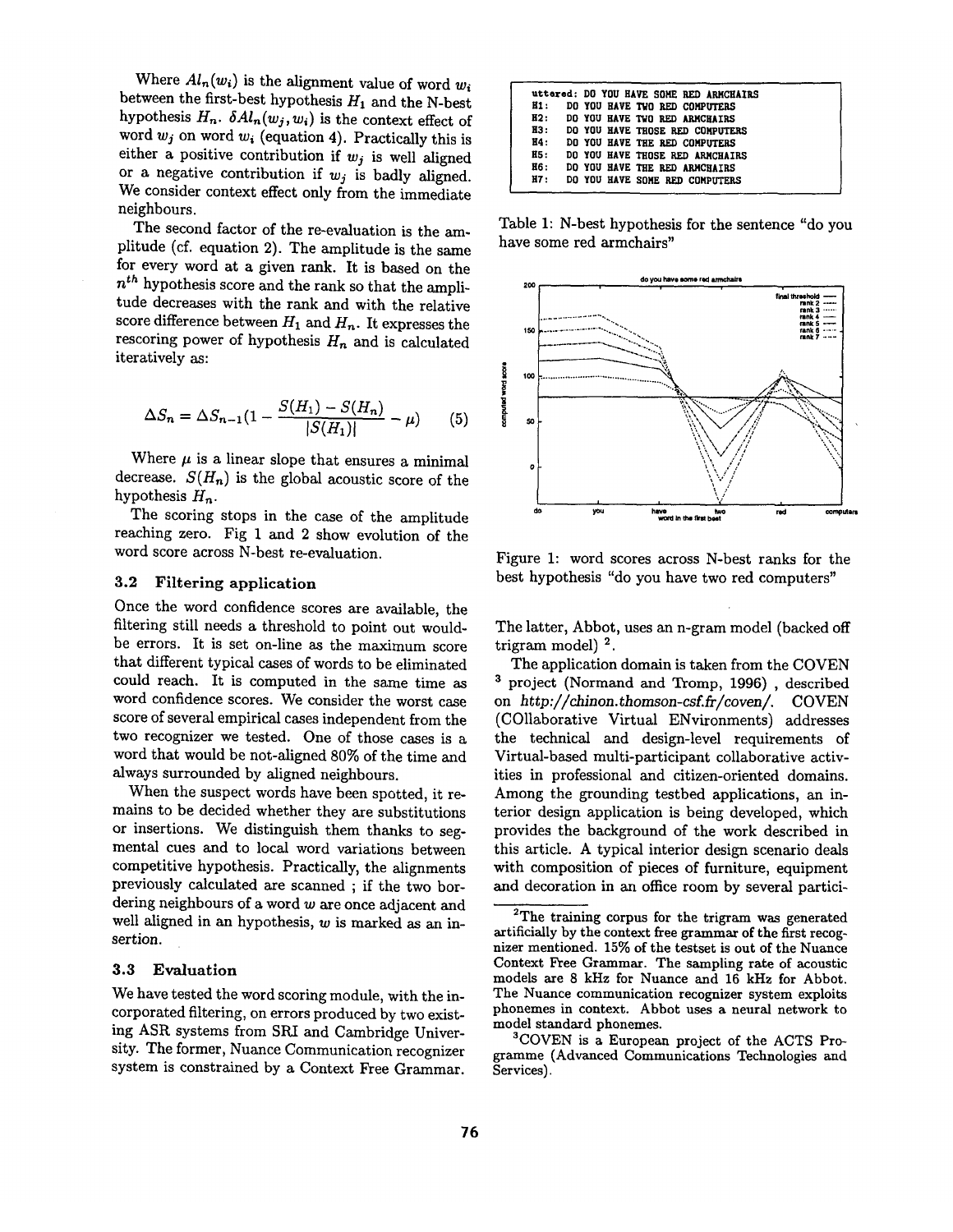pants, within the limits of a common budget. Elements of the design are taken from a set of possible furniture, equipment and decoration objects, with variable attributes in value domains. The user may ask information to the system which provides guidance for the user decision.

The evaluation results of the speech recognizers are given with others results in table 5. Here are two examples of scoring and filtering. Figure 1 shows the evolution across seven N-best of an illrecognized sentence score profile. At the end, the two ill-recognized words *(some and armchairs)* are identified as errors, they are classified as substitutions according to their type of alignment in the different N-best. The recognition hypothesis are displayed in table 1 (the recognizer is Nuance).

In the second example table 2 (from Abbot), the word *is* is inserted, but not in all N-best hypothesis. The confidence scores succeed in pointing *is as* illrecognized, the alignment considerations will then classify it as an insertion.

|                                                                                                                                                                                                                                                                                                                                                                                      | uttered: CAN YOU GIVE ME THE BUDGET |  |
|--------------------------------------------------------------------------------------------------------------------------------------------------------------------------------------------------------------------------------------------------------------------------------------------------------------------------------------------------------------------------------------|-------------------------------------|--|
| H1:                                                                                                                                                                                                                                                                                                                                                                                  | CAN YOU GIVE ME IS A BUDGET         |  |
|                                                                                                                                                                                                                                                                                                                                                                                      | H2: CAN YOU GIVE ME IS THE BUDGET   |  |
| H3:                                                                                                                                                                                                                                                                                                                                                                                  | CAN YOU GIVE ME A BUDGET            |  |
| н4:                                                                                                                                                                                                                                                                                                                                                                                  | CAN YOU GIVE ME IT BUDGET           |  |
| $\overline{H}$ $\overline{S}$ $\overline{S}$ $\overline{S}$ $\overline{S}$ $\overline{S}$ $\overline{S}$ $\overline{S}$ $\overline{S}$ $\overline{S}$ $\overline{S}$ $\overline{S}$ $\overline{S}$ $\overline{S}$ $\overline{S}$ $\overline{S}$ $\overline{S}$ $\overline{S}$ $\overline{S}$ $\overline{S}$ $\overline{S}$ $\overline{S}$ $\overline{S}$ $\overline{S}$ $\overline{$ | CAN YOU GIVE IT THE BUDGET          |  |
| H6 :                                                                                                                                                                                                                                                                                                                                                                                 | CAN YOU GIVE ME THE BUDGET          |  |
| H7:                                                                                                                                                                                                                                                                                                                                                                                  | CAN YOU GIVE ME THESE BUDGET        |  |
|                                                                                                                                                                                                                                                                                                                                                                                      |                                     |  |

Table 2: N-best hypothesis for the sentence "can you give me the budget"



Figure 2: word scores across N-best ranks for the best hypothesis "can you give me is a budget"

First evaluation of the filtering hints that it may be a good guidance but not a sufficient criterion: some parameter settings, such as the threshold, remain problematic. Table 5 displays rather limited performances for the filtering taken alone and we suspect that even with future improvements, it will remain limited. A better filtering can only be achieved if it is informed by other knowledge sources. Performances of filtering, when coupled with the robust parsing, are indeed much more satisfactory.

# 4 Repairing Parsing Strategy

The aim of the robust parser presented here is to build a semantic representation needed by higher layers of the system while faced with possible illformed sentences. The parsing itself is led by a Lexicalized Tree Grammar (Schabes, Abeillé, and Joshi, 1988). It relies on a set of elementary trees (defined in the lexicon) which have at least one terminal symbol on its frontier, called the anchor. Trees can be combined through two simple operations : substitution<sup>4</sup> and furcation (de Smedt and Kempen, 1990). Those operations are theoretically equivalent to Tree Adjoining Grammar operations. However an original property of our Lexicaiized Tree Grammar is to integrate a set of semantic operations which lay down additional constraints. The parser handles semantic features, attached to the trees, and propagates them according to specific rules (Roussel, 1996). The result is a semantic representation built synchronously to the syntactical tree.



Figure 3: elementary trees and attached semantic features for the sentence "give me more information about the company"

In figures 3 and 4, the heads of the trees are standard syntactic categories, the star symbol on the

<sup>4</sup>It should be borne in mind that the term *substitution*  when speaking of Tree Grammars has nothing to do with the term *substitution* that refers to a recognition error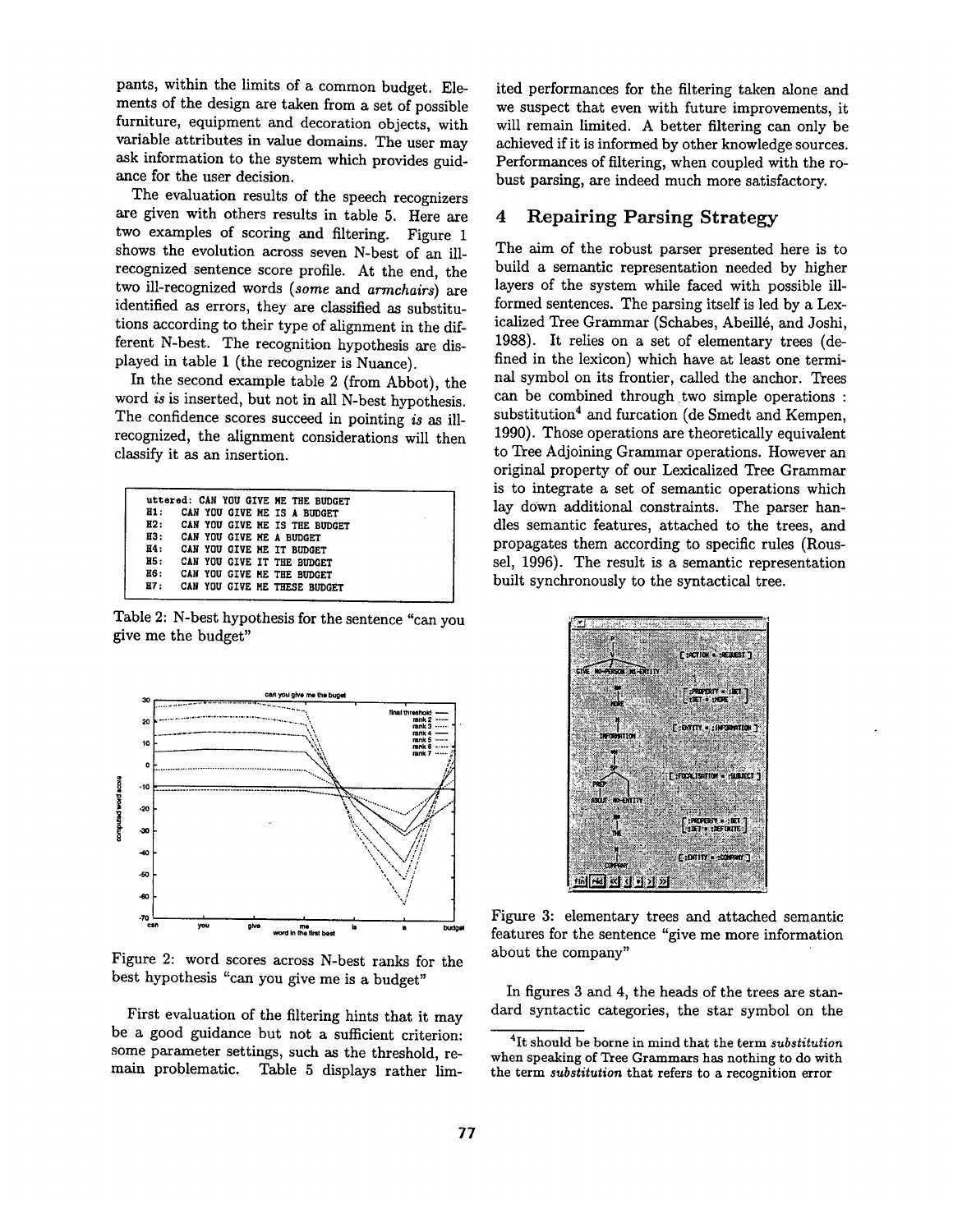right or left of the head indicates an auxiliary tree that will combine with a compatible tree ; a X\* head symbol indicates a tree which combines with a node of category X on its right, a \*X node combines with a node X on its left. Nodes X0, X1, or more generally Xn, are substitution sites, they are awaiting a tree whose head symbol is X. Substitution sites bear syntactic and semantic constraints on their possible substitutors. Here, the semantic constraints are made visible in the node symbol (e.g. N0-PERSON means the substitutor of this node must be of category  $N$  -noun- and must possess a semantic feature :PERSON).

The parsing reveals, through linguistic anomalies, errors that wouldn't be spotted efficiently by acoustic criteria. The linguistic context allows to enrich and complete the analysis in case of an error, either detected during the parsing as a linguistic anomaly or signalled previously from confidence scores.

Actually, the robust parsing strategy articulates around a single parser, which is used iteratively according to the anomalies encountered. Three passes can each provide analysis when anomalies are detected -for correct sentences, the first pass is sufficient. Each pass will in turn modify the result of the previous pass and hand it back to the parser.

In the first pass, lexical items are first matched with their corresponding elementary tree in the lexicon. Concurrent trees for one item give rise to parallel concurrent branches of parsing, but they are taken into account in a local chart parsing.

For example the verb *want* is associated in the COVEN  $5$  lexicon with two entries, one for the infinitive construction and one for the transitive construction. As preposition *to* exists in the lexicon, a sentence in which the words *want* and *to* appear calls two lexicon matching, thus two parsing branches. Figure 4 displays the trees involved. The parser will select the right matching along the syntacticosemantic operations thanks to expectations of substitution sites.

The first pass includes a first feature of robustness since unreliable words signalled by the filtering as probable substitutions are represented by an automatically generated "joker" tree. A joker tree is an overspecified tree that cumulates semantic features from different candidates whose elementary tree share the same structure<sup>6</sup>. Several alternative joker trees are generated when word candidates belong to different categories. Initially all semantic features in an overspecified joker tree are marked



Figure 4: concurrent elementary trees and attached semantic features for the words *want to* 

as uncertain, not to confuse the higher levels, then, during the parsing the semantic features mobilised for the tree operations are relieved from their uncertain status. To avoid a heavy combinatorial search, directly operations to combine two adjacent jokers are not attempted.



Figure 5: analysis of "give me is a budget", recovery from a substitution

Concerning insertions, the parser checks whether a local analysis is possible without a word suspected to be inserted, if so, the decision is made to eliminate the word, if not, the word is considered as substitution, and processed as described above. This is not an absolute criterion, in particular optional words falsely considered to be insertions by the filtering are not recovered.

The repairing capacities at this stage apply for instance to the case mentioned table 2. In sentence "can you give me is a budget", the word a is marked as a substitution (cf. 3.2). It triggers the genera-

<sup>5</sup>cf. section 3.2

 $6$ joker trees are similar to elementary tree. They can also be defined manually to fit identified cases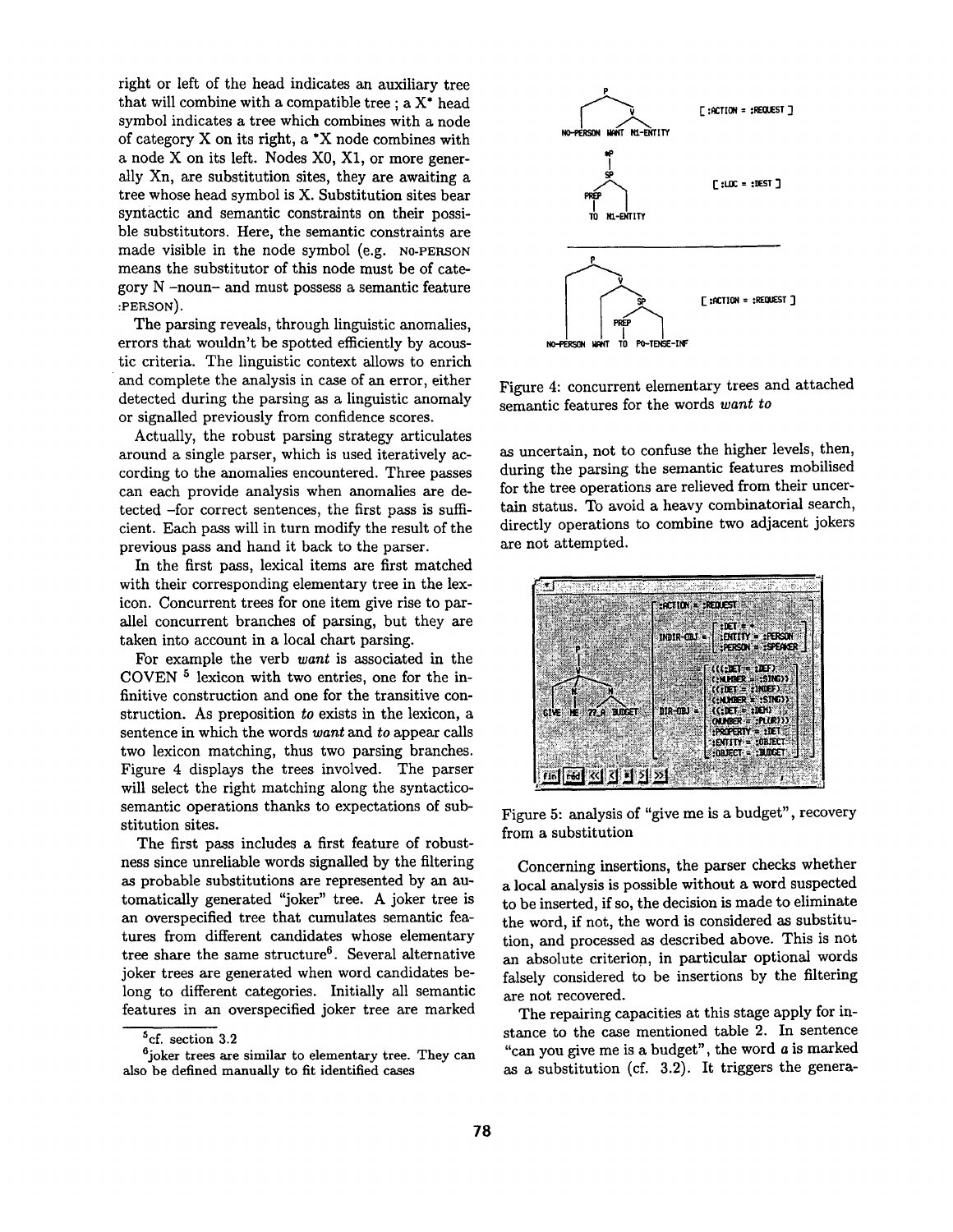tion of joker trees, the candidates *a, the, this, these*  are represented by a single joker tree while *it,* in the  $4<sup>th</sup>$  best hypothesis, involves a different joker tree -it is in fact its own tree, but with semantic features marked as uncertain. The branch of parsing containing this joker is eliminated on syntactic grounds, whereas the first branch of parsing turns into a complete analysis (figure 5). The word *is*  which is marked as a possible insertion is confirmed in its status and definitely eliminated.

The second pass aims at recovering from would-be deleted words by re-inserting expected co-occurring words. We use knowledge about co-occurrences implicitly described in some elementary trees: elementary trees defined for more than one anchor are now being selected even if all their anchors are not present in the recognized sentence. It is however checked whether the anchors appear in given competitive recognition hypothesis at compatible positions<sup>7</sup>. In the following example in table 3 the recognizer (here, Abbot) has recognized the sentence *whom is this chair are too light* instead of the actual utterance *whom is this chair chosen by.* 

|     |  |                             | uttered: WHOM IS THIS CHAIR CHOSEN BY |  |
|-----|--|-----------------------------|---------------------------------------|--|
| H1: |  |                             | WHOM IS THIS CHAIR ARE TOO LIGHT      |  |
| H2: |  | WHOM IS THIS CHAIR TO AN BY |                                       |  |
| H3: |  |                             | WHOM IS THIS CHAIR TO AN WALL I       |  |
| H4: |  |                             | WHOM IS THIS CHAIR CHOSEN IT          |  |
| H5: |  |                             | WHOM IS THIS CHAIR TO AN WALL MIND    |  |
| H6: |  |                             | WHOM IS THIS CHAIR TO AN WALL MY      |  |
| H7: |  |                             | WHOM IS THIS CHAIR TO AN BY A         |  |

Table 3: N-best hypothesis for the sentence "whom is this chair chosen by"

The sequence *are too light* is spotted by the filtering as a probable substitution. At pass one, the parser doesn't succeed in putting together the elementary trees which span the whole sentence.

Now, in pass two it is observed that in the sure part of the sentence *whom is this chair,* two words *whom* and *be are* the beginning of several multianchor elementary trees. The aligned candidates with the sequence *are too light* allow to select only one multi-anchor tree WHOM-BE-N1-CHOSEN-BY. This provides a complete analysis.

The second pass enables a lexical recovery. The knowledge exploited here about dependencies between words at arbitrary distance can operate particularly efficiently with an n-gram driven recognizer. Indeed, the co-occurrences captured by an n-gram model suffer from a limited scope and an adjacency condition.



Figure 6: analysis of "whom is this chair chosen by"; the origninal sentence is recovered

The third pass differs from previous passes ; instead of initiating the recovery from the lexical elements at hand, it summons predictions from the grammatical expectations.

This pass is meant to detect the other errors and complete the analysis with underspecified elements.

Each anomaly revealed by the parsing has the trees around it examined to determine whether it is possible to restore a local well-formedness by inserting a tree.

Patterns of anomaly that fits in this case are defined in a compact way thanks to the general tree types used in the grammar. There are about twenty patterns, each of them is made to insert the required tree, in the form of an underspecified joker tree. This type of joker tree has a full syntactic structure but undefined semantic features: some semantic features can be added along the syntactico semantic operations.

The third pass can chose to ignore joker trees introduced in the first pass. This allows to correct irrelevant matching of joker in the first pass. This occurs when two words are substituted for a single word, or when an insertion is classified as a substitution.

|     |  | uttered: CAN YOU GIVE ME MORE INFORMATION ABOUT THE COMPANY |
|-----|--|-------------------------------------------------------------|
| H1: |  | CAN YOU GIVE ME MORE INFORMATION THE COMPANY                |
| B2: |  | CAN YOU GIVE ME MORE INFORMATION BY THE COMPANY             |
| H3: |  | CAN YOU GIVE ME MORE INFORMATION THAT COMPANY               |
| H4: |  | CAN YOU GIVE ME MORE INFORMATION ABOUT SECRETARY            |
| H5: |  | CAN YOU GIVE HE MORE INFORMATION THE OVER COMPANY           |
| H6: |  | CAN YOU GIVE ME MORE INFORMATION BOW TO THE COMPANY         |
| H7: |  | CAN YOU GIVE ME MORE INFORMATION ONE THE COMPANY            |

Table 4: N-best hypothesis for the sentence "can you give me more information about the company"

Example table 4 stands for a typical omission recovery. The word *about* was deleted so that neither of the first passes can span the entire sentence. The third pass succeeds in inferring an analysis by inserting a generic prepositional tree that meets the syntactic and semantic expectations (see figure 7). Yet the recovery lets the information introduced by

 $7$ The position is figured out from the hypothesis alignment, see section 3.1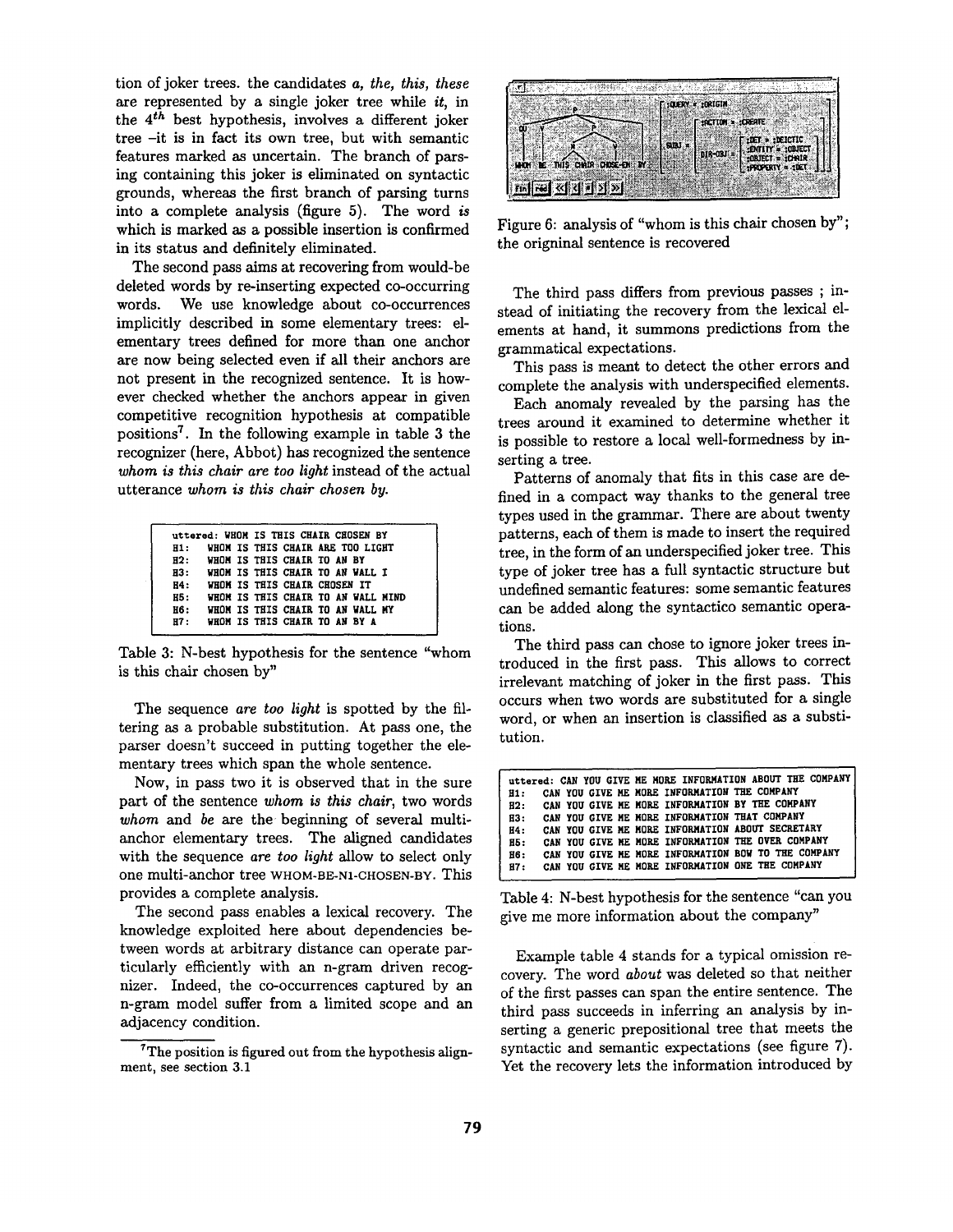|                  |                                     | Nuance             | Abbot   |                            |
|------------------|-------------------------------------|--------------------|---------|----------------------------|
| Well             | correct preserving                  | $32\%$             | 62 %    | Correct                    |
| Recognized       |                                     |                    |         |                            |
| <b>Sentences</b> |                                     |                    |         | Interpretation             |
|                  | wrong filtering weakly              | 27,5%              | 6,5%    |                            |
|                  | recovered by the robust parsing     |                    |         |                            |
|                  | correct filtering                   | $\overline{11~\%}$ | 8,5%    |                            |
| Ill              |                                     |                    |         |                            |
| Recognized       | partial filtering                   |                    |         |                            |
|                  |                                     | 8,5%               | $5\%$   | <b>Potentially Correct</b> |
| <b>Sentences</b> |                                     |                    |         | Interpretation             |
|                  | wrong filtering. sentence           | $0\%$              | $5\,\%$ | Rejection                  |
|                  | rightly rejected by the parsing     |                    |         |                            |
|                  | wrong filtering. sentence           | 17%                | 6,5%    | False                      |
|                  | falsely analysed as well formed     |                    |         | Interpretation             |
|                  | wrong filtering. sentence           | 4%                 | 6,5%    |                            |
|                  | analysed through the robust parsing |                    |         |                            |
|                  |                                     | $100\%$            | $100\%$ |                            |

Table 5: results on filtering and subsequent repairing strategy



Figure 7: analysis of "give me more information the company", recovery from an omission

the preposition undefined. However a look at compatible aligned words in the N-best hypothesis can instanciate the joker once an analysis is found.

## **5 Evaluation**

The parser has been tested on a 200 words application<sup>8</sup>. The robust parsing runs in real time on an SGI Indigo-2 Impact (R4400 250 MHz). Table 6 shows the processing performances for each parsing pass.

Results on the repairing capacities according to the filtering behaviour are presented in table 5.

"Weakly recovered" means that all the information is present in the semantic representation, but part of it may be marked as uncertain with other parasite information (see figure 5 for an example). "Potentially correct interpretation" means that a valid semantic representation has been reached with

| $1^{st}$ pass | $1^{st}$ to $2^{nd}$ pass $1^{st}$ to $3^{rd}$ pass |           |
|---------------|-----------------------------------------------------|-----------|
| $32,5$ ms.    | 44 ms.                                              | $113$ ms. |

Table 6: comparison of average cpu time required for different parsing options

some biased information. This bias might be ignored or detected by the higher level modules. The last two lines of the table distinguish between two kinds of wrongly filtered sentence: the first appear wellformed to the parser -there is no way to recover from those-, the second contain anomalies detected by the parser -there might be some way to repair or reject those ones. It can be observed that the approach is basically non-destructive toward well-recognized sentences. There is a theoretical case that would result in a loss of information: the false rejection of an optional word. But it didn't show up. For illrecognized sentences, at least 27% are fully recovered, for Nuance as well as for Abbot (this concerns line 3 of table 5). In both cases too, a little less than 50% appear difficult to recover, given the current filtering (last two lines of the table).

<sup>&</sup>lt;sup>8</sup>The application task and the recognizer systems are described section 3.3.